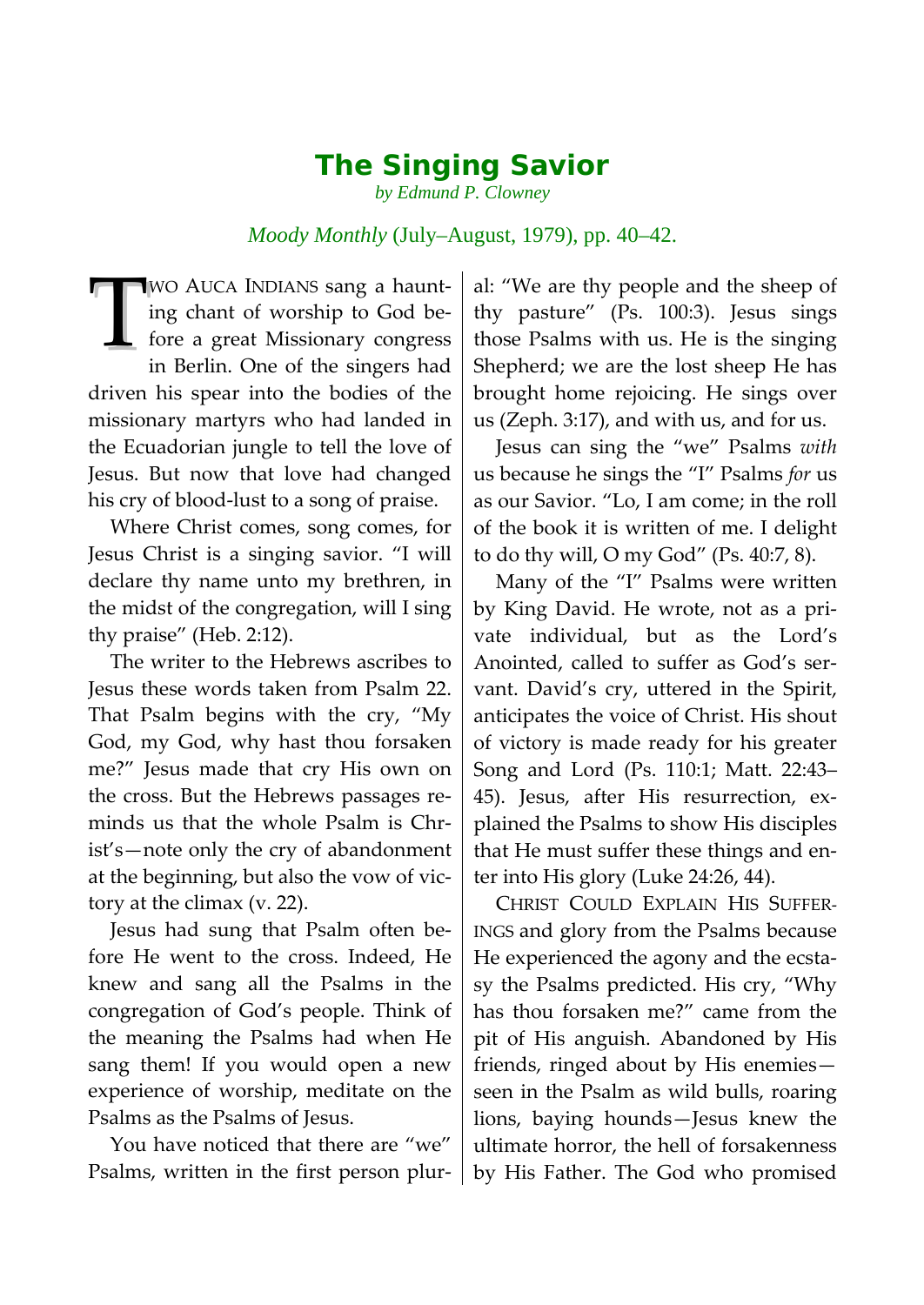never to fail or forsake His own did forsake His beloved Son, in order not to break His word but to keep it. In the dark moment of that abandonment both the Father and the Son paid the price of our redemption forever.

What songs of agony Christ sings the psalms of His suffering that sealed salvation! Listen, and learn of Him hymns that know the fellowship of His sufferings, hymns that can come from a cross, or rise from a prison cell at midnight. The singing Savior does not lead songs modeled on sugary commercials or the pounding pornography of the disco scene. Sterner, stronger, deeper, His songs carry us through the valley of the shadow of death.

Our Lord became our brother to die in our place. He teaches us honest songs, heart-cries to God: "My days are consumed like smoke, and my bones are burned as an hearth" (Ps. 102:3).

Yet Christ's psalms of suffering rise in faith to God. In abandonment He cries "Why?" but His question leaps from the depths to the heights. "*My* God!" He cries, even in His forsakenness. "Thou art holy" (Ps. 22:3) … "save me from the lion's mouth" (v. 21). Indeed, even before God answers, the anguish of His Anointed turns to a vow of praise: "In the midst of the congregation will I praise thee" (v. 22).

Christ who sang in suffering now sings in triumph. Peter on Pentecost preached Christ's resurrection from the Psalms. It is Christ who says, "Thou wilt not leave my soul to Sheol; neither wilt thou suffer thy holy one to see corruption" (Ps. 16:10; Acts 2:27).

Read all of Peter's quotations from Psalm 16, and reflect on how the whole applies to Christ. So, too, do such parallel passages as these: "I shall be satisfied when I awake with beholding thy form" (Ps. 17:15); "Thou wilt guide me with thy counsel, and afterward receive me to glory" (Ps. 73:24).

JESUS CHRIST IS THE SINGING VICTOR of the Psalms, the Son (Ps. 2:7). seated on God's right hand (Ps. 110:1). He is at once the righteous man who ascends into the hill of the Lord (Ps. 24:3–5) and the King of glory for whom the everlasting gates are thrown open (Ps. 24:7–10).

When Jesus sang the Passover Psalms in the upper room with Simon Peter, and James, and John, His Father heard and all heaven listened: "The Lord is my strength and song; and he is become my salvation" (Ps. 118:14). The song of Moses (Ex. 15:2) and of the prophets (Isa. 12:2) became the song of the Lamb. Even the angels' song I the fields of Bethlehem could not compare with the song of the Sin-Bearer.

But now the risen Savior sings in glory. He is the sweet singer of Israel, the choirmaster of heaven. He is not ashamed to call us brethren, but sings in the midst of His assembled saints in the heavenly Zion and on earth where two or three are gathered in His name.

Praise His name, the Christ who sings in the congregation sings a missionary hymn among the Gentiles. Paul reminds us that Jesus has fulfilled the mission of Israel as the great Minister of the cir-